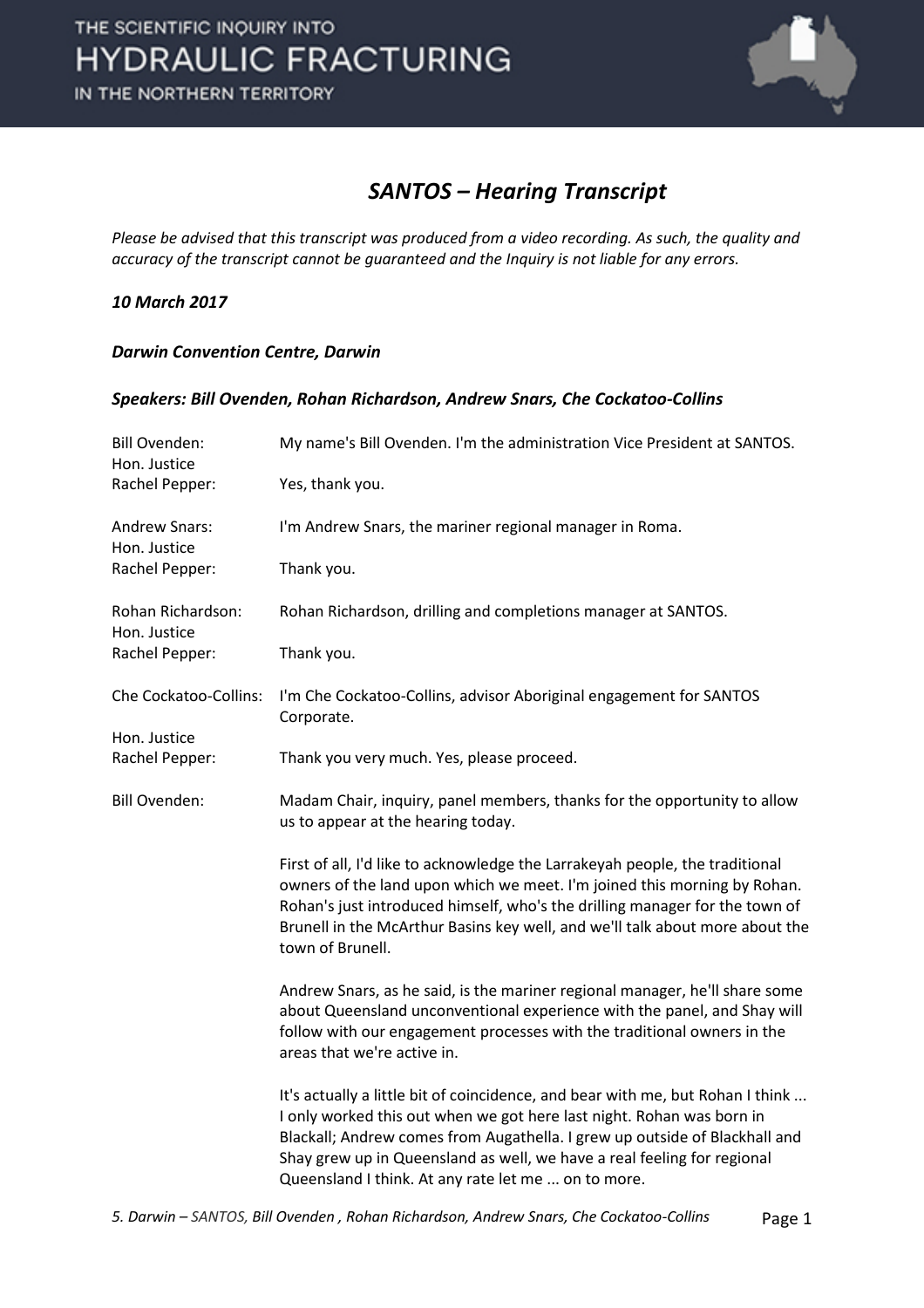IN THE NORTHERN TERRITORY



| Hon. Justice<br>Rachel Pepper: | I should tell you now I support the Blues so you could be in trouble.                                                                                                                                                                                                                                                                                                                                                                                                                                                                                                                                                                                                                                                                                                                                                                                                                                                                                                                                                                               |
|--------------------------------|-----------------------------------------------------------------------------------------------------------------------------------------------------------------------------------------------------------------------------------------------------------------------------------------------------------------------------------------------------------------------------------------------------------------------------------------------------------------------------------------------------------------------------------------------------------------------------------------------------------------------------------------------------------------------------------------------------------------------------------------------------------------------------------------------------------------------------------------------------------------------------------------------------------------------------------------------------------------------------------------------------------------------------------------------------|
| <b>Bill Ovenden:</b>           | SANTOS is a long lived leading natural gas company in Australia, we've got<br>more than 60 years of responsible gas exploration. Develop and production<br>across the nation. Over this time, we've successfully worked alongside<br>Australian communities, traditional owners and landholders to our mutual<br>benefit.                                                                                                                                                                                                                                                                                                                                                                                                                                                                                                                                                                                                                                                                                                                           |
|                                | Our connection to the Northern Territory goes back to our foundation in<br>1954. SANTOS is an acronym actually for South Australian Northern Territory<br>Oil Search so we haven't just arrived on the scene in the Northern Territory.<br>We've drilled over 4,000 onshore wells across Australia and over 40 of those<br>have been in the territory. Hydraulic stimulation, or fracking activities are<br>not new to the industry. Naomi mentioned that the practise has been<br>around since the 1940's, it certainly has, it was first employed by us in the<br>60's and we've used it consistently since the 1980's to enhance oil and gas<br>recovery. I've been listening to the inquiry over the last few days and  well<br>the last week actually and regardless of whether we hydraulically stimulate<br>a tight sandstone or a shale in our processes, in a vertical or horizontal well<br>bore the basic process and the objectives are the same. And that's to<br>fracture the target rock to release hydrocarbons into the well bore. |
|                                | To date we've hydraulically stimulated over 4,400 intervals and<br>approximately 1400 wells in south Australia, Queensland and the Northern<br>Territory. Numerous reputable independent reports and inquiries have<br>found that the technical process of hydraulic fracturing to be safe and<br>sustainable when accompanied by operational capability, good<br>management processes, and a robust regulatory framework. We appreciate<br>that this inquiry is also about above ground interactions and community<br>relationships and this is where much of our conversational focus will be<br>today although obviously through question time I'm happy to answer any<br>other questions that arise.                                                                                                                                                                                                                                                                                                                                            |
|                                | We have two areas of exploration operations onshore Northern Territory, in<br>the Amadeus space, and in the south where we're searching for<br>conventional gas targets. That is reservoirs that will flow gas naturally to the<br>surface without hydraulic stimulation, I want to make that point. In the<br>McArthur basin in the north where we've identified the presence of large<br>volumes of gas in shale reservoirs these are reservoirs that will require                                                                                                                                                                                                                                                                                                                                                                                                                                                                                                                                                                                |

*5. Darwin – SANTOS, Bill Ovenden , Rohan Richardson, Andrew Snars, Che Cockatoo-Collins* Page 2

sacred sites.

fracking to release that gas into a well bore. The area of focus for our exploration activities is clearly demonstrated by the distribution of our seismic line coverage in our licences in the graphics that you should have received. They're the simple striations on the footprint of our licences. I'd like to emphasise how our footprint is mutually exclusive to national parks and reserves, they're embellished in green, in the graphics, and traditional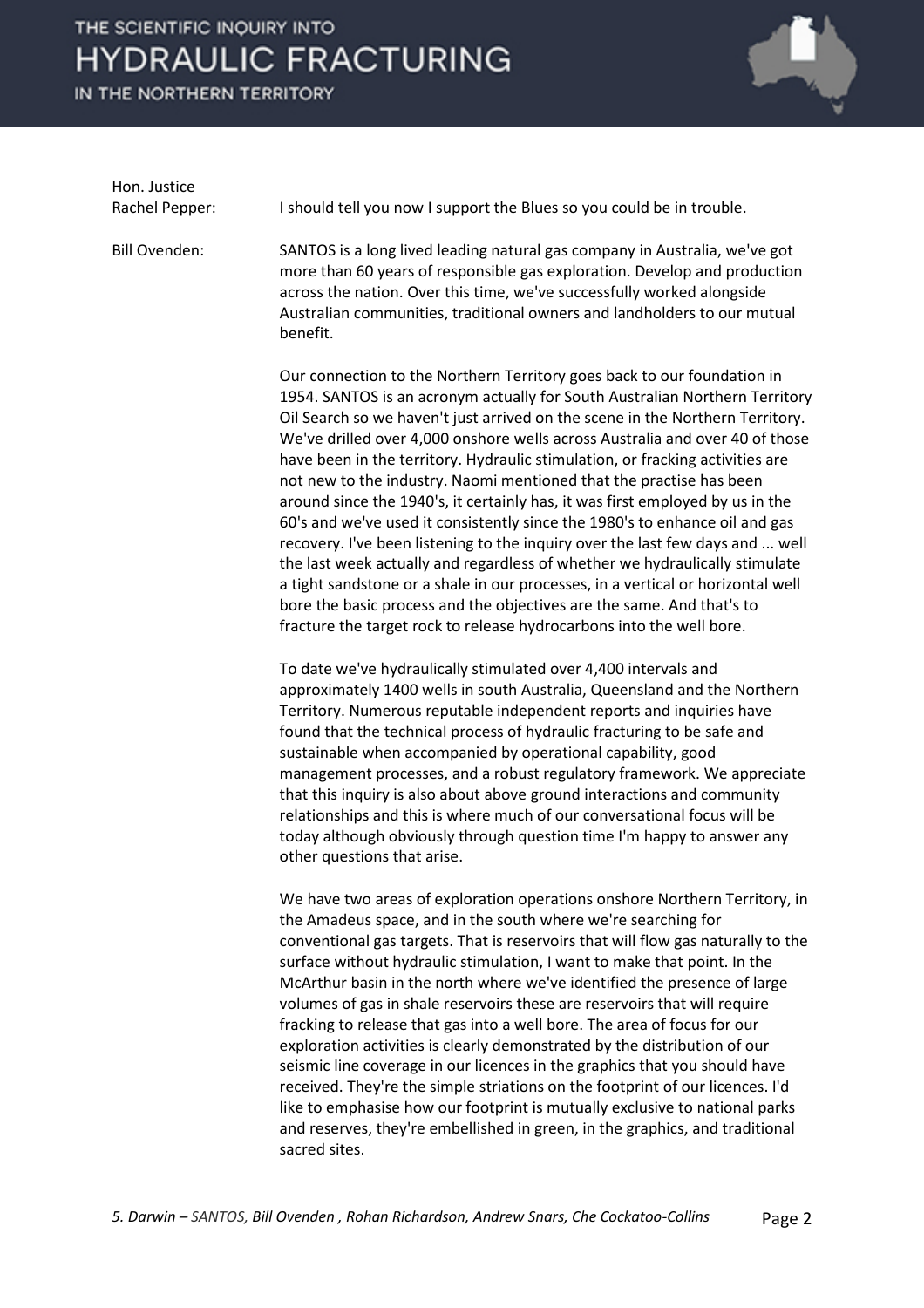

Crucially all of our activities occur only following extensive stakeholder interaction and accord. We acknowledge that we must have a social licence to operate in the specific areas where we have activities, and we have invariably actively pursued and almost invariably gained that licence. To investigate the social licence issue further let me turn briefly to an instance in our McArthur basin programme in 2014. We drilled a definitive well the Tanumbirini well located on the Tanumbirini pastoral lease and on native title land. Prior to drilling the well and substantially in advance of any proposed activities SANTOS engaged with both the station owners and the northern land council, which represents the traditional owners of the area in a respectful and constructive manner. An access agreement was negotiated with Tanumbirini station covering how we communicate, the timing of our activities, the location of infrastructure, compensation and conditions specific to the property. We upgraded farming infrastructure whilst we were on the property.

To date SANTOS has negotiated and executed 29 such conduct and compensation agreements with pastoral holders across our Northern Territory exploration permits without the need for third party intervention. If there ever was an issue that couldn't be resolved the Northern Territory has an arbitration process that involves all stakeholders, and that can take about three months. 90 days can add significant cost and delay to our programmes and our activities, but it does avoid protracted legal recourse.

You'll hear from Andrew shortly about our experience in Queensland, but in that state we have 1450 land access agreements for long term gas infrastructure. Our relationship with Tanumbirini station as in Queensland has been built on respect, honesty and doing what we say we're going to do. We know there's a push in some states for the landholder to have a right of Veto, it's been discussed again rather extensively this morning. We question the motive and the need for this. In the Northern Territory government approval is required for the start of any oil and gas related activity, will not be granted in the absence of an access agreement. I can dig into some specifics if you have any further queries on that later. Actually I'll also elaborate a little, we are also unable to engage in any activity without an upper clearance, and Shay'll talk about that more later.

Constitutionally the rights to the resources in the ground belong to all Territorians, statutory royalty streams flowing from successful resource projects go to the territories people through government funding, schools, infrastructure, roads, hospitals and the like. The traditional owners are also key stakeholders. Our relations with traditional owners are also founded on respect and a belief in the premise of self-determination. Shay will talk to you about our relationship with traditional owners in the McArthur basin and what we've done there and the importance of the informed consent that sits behind all our agreements.

In summary for me while it's early days, and actually we're far from a viable enterprise in our exploration in either the [inaudible 00:08:37] or the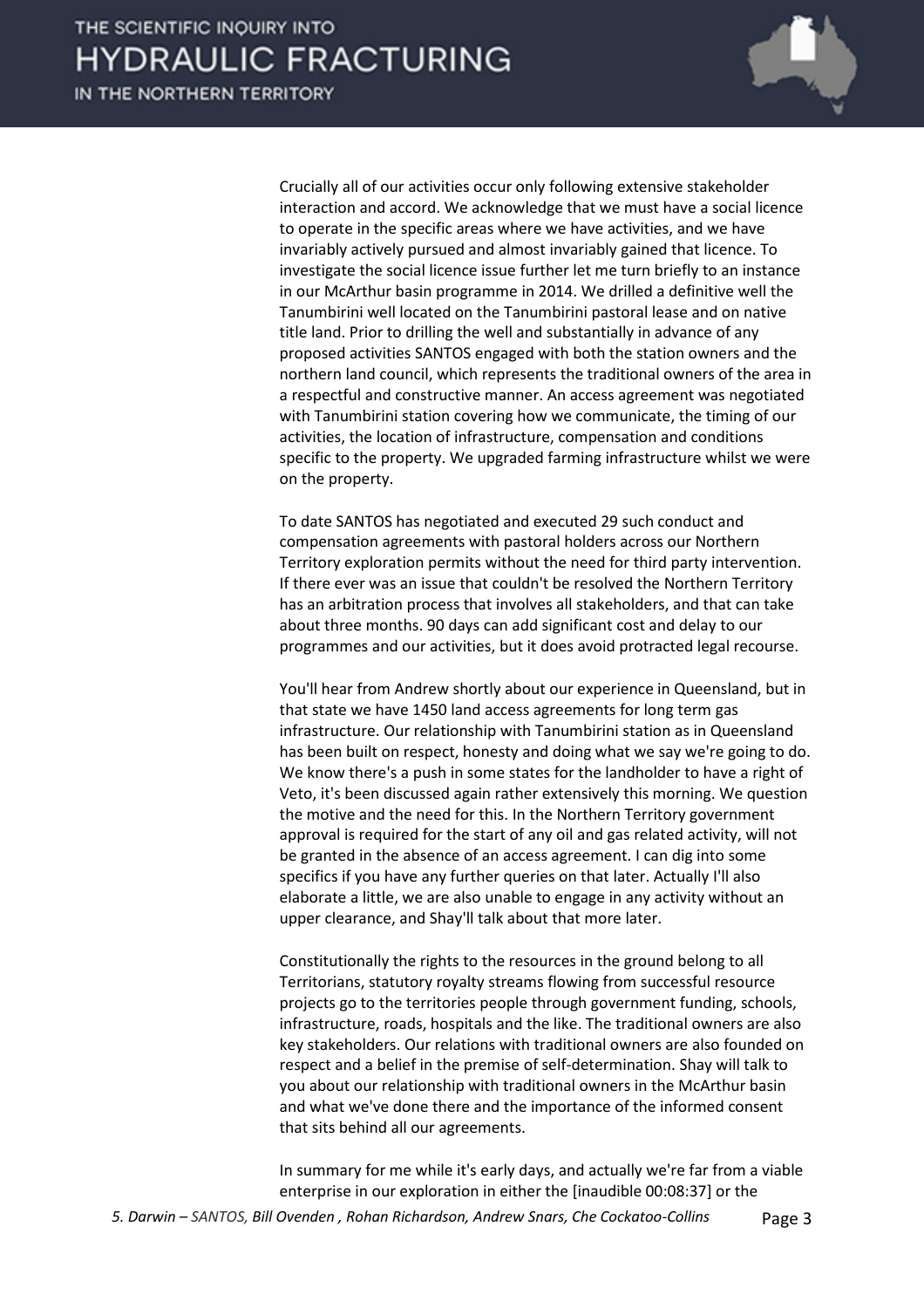

| McArthur we believe the unconventional resources of the McArthur basin         |
|--------------------------------------------------------------------------------|
| offer an extraordinary opportunity for the territory. The basin has sufficient |
| potential to provide gas for markets to the north and satiate east coast gas   |
| demand for many decades and that's certainly something that's very much        |
| in the press at the moment. That's for the benefit of all Territorians and     |
| many other Australian energy users, but the shell reservoirs must be           |
| hydraulically stimulated or fracked for this to occur.                         |

Economically success is about energy security, self-determination, long term employment, supply line business opportunity, royalties for infrastructure, hospitals and schools and local community investment. In the US advances in the fracking of unconventional reservoirs have created energy independence, stimulated economic resurgence, and a new wave of manufacturing and opportunity. Accompanied by a significant reduction in CO2 emissions. Emissions in the US in the first half of last year were at their lowest level since 1991. Having fallen about 13% from their peak in 2007 with a replacement of coal by gas and electricity generation the biggest factor in those reductions.

We understand that fracking activity should not be at the expense of the environment and Rohan will now touch on why well integrity lies at the core of a sustainable unconventional industry. Where potable water isolated behind proper cement, for example, is not exposed to produce hydrocarbons when there is well bore integrity. Essentially the result of appropriate design, reputable operatorship, and robust regulation.

Rohan Richardson: Thanks Bill. Hon. Justice Rachel Pepper: Yes. Rohan Richardson: We didn't want to spend too much time today on the technical aspects of drilling and fracture stimulation. Many of the panel have seen what we do and how we do it on the recent Cooper Basin field trip, we will include further details on these topics in our written submission. However, we felt it necessary to get the importance of well integrity on the record today. When effectively regulated and executed a properly constructed well is the key to addressing most of the subsurface environmental concerns raised by the community. Well integrity is about creating and maintaining well barriers through the life of the well. Wells are designed to completely isolate shallow formations particularly aquifers from the deeper producing reservoir. The well barrier comprises of steel casing cemented in place. Both cement and casing are specifically designed for each well. The cement is lab tested prior to

pumping and reviewed against the engineering design. Prior to fracture stimulation activities the well barrier is pressure tested to verify integrity and cement bond imaging is conducted to confirm cement placement.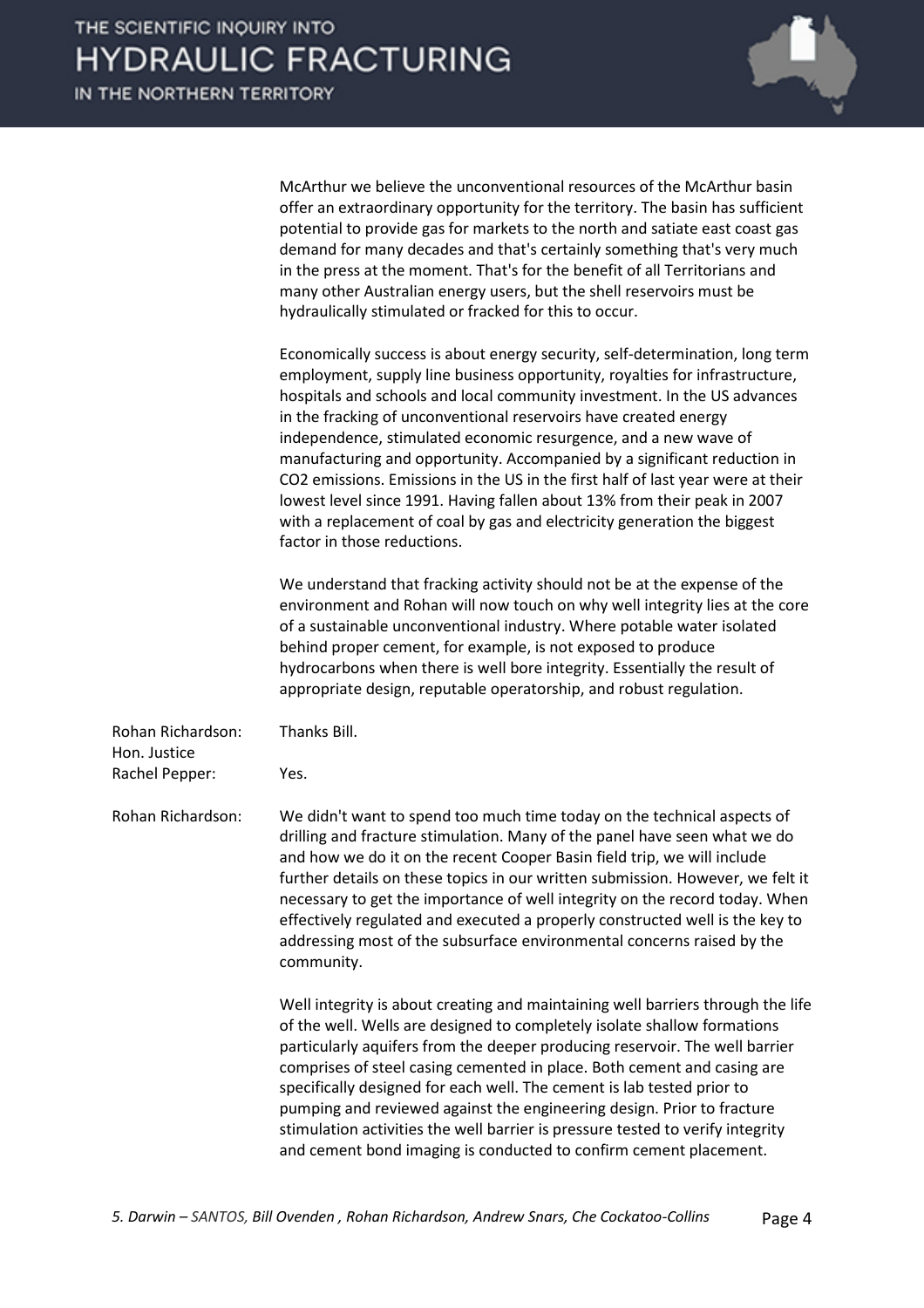|                      | My second slide shows the formations we encountered below the<br>Tanumbirini station when drilling Tanumbirini 1 in 2014. It's important to<br>understand depth and scale, the picture here is to scale and compares a<br>conceptual horizontal shale gas well, which is the long line on the right, with<br>a water bore on the left and not easily visible. There is 3,000 metres<br>between the surface aquifer and the vale carry shale zone where we want to<br>produce from. The impermeable rock in between forms a natural barrier,<br>the fact that the hydrocarbons are still in place further demonstrates the<br>impermeable nature of the barrier and it's for this reason that we need to<br>hydraulically stimulate the shale to allow hydrocarbons to flow to the well<br>bore and be produced. |
|----------------------|-----------------------------------------------------------------------------------------------------------------------------------------------------------------------------------------------------------------------------------------------------------------------------------------------------------------------------------------------------------------------------------------------------------------------------------------------------------------------------------------------------------------------------------------------------------------------------------------------------------------------------------------------------------------------------------------------------------------------------------------------------------------------------------------------------------------|
|                      | Madam chair and the panel, the point I want to emphasise this morning is<br>that well integrity is a key safe guard to sustainable production of<br>conventional and unconventional gas. In this regard, SANTOS has<br>demonstrated long term capability. Thank you.                                                                                                                                                                                                                                                                                                                                                                                                                                                                                                                                            |
|                      | And I'll pass over to Andrew.                                                                                                                                                                                                                                                                                                                                                                                                                                                                                                                                                                                                                                                                                                                                                                                   |
| <b>Andrew Snars:</b> | Thank you Rohan.                                                                                                                                                                                                                                                                                                                                                                                                                                                                                                                                                                                                                                                                                                                                                                                                |
|                      | As mentioned I'm based in Roma in the Maranoa Region and I'm responsible<br>for the companies' landholder and community liaison teams. That we're<br>cross natural gas operations throughout the Surat and Bowen basins. My<br>background is in farming, I grew up out in the west and until recently had an<br>interest in the grazing business which was in the middle of the natural gas<br>fields at Dulacca just east of Roma. My whole career's been in agriculture<br>and irrigation prior to joining SANTOS in 2009 and as such I have a strong<br>understanding of how the agriculture and the natural gas industry interact.                                                                                                                                                                          |
|                      | It's pretty well known that significant investment has occurred over the past<br>few years due to unconventional natural gas developments in Queensland.<br>The SANTOS led GLNG project alone has invested 15.4 billion dollars in<br>materials and services from across Australia. Of that, 8 billion dollars has<br>been spending in Queensland alone with more than 1 billion dollars spent in<br>the regional areas. More than 10,000 people have worked on the<br>construction operation of GLNG and many more suppliers and businesses<br>have benefited.                                                                                                                                                                                                                                                 |
|                      | Unemployment in my home town of Roma has been low for many years and<br>remains so. Recent government figures show the towns unemployment rate<br>to be 1.9% compared to the Queensland average of 6.1%. Since starting<br>work in the region GLNG has paid 63 million dollars in compensation to<br>landholders hosting natural gas activities on what are mostly free held<br>properties in our area. This compensation has not only safeguarded many<br>many farming businesses during the years of sever drought. It has enabled<br>them to actively grow and improve in that time. In other words, farms<br>hosting natural gas activities are in a much stronger economic position<br>today than they would have otherwise have been. In the community we've                                              |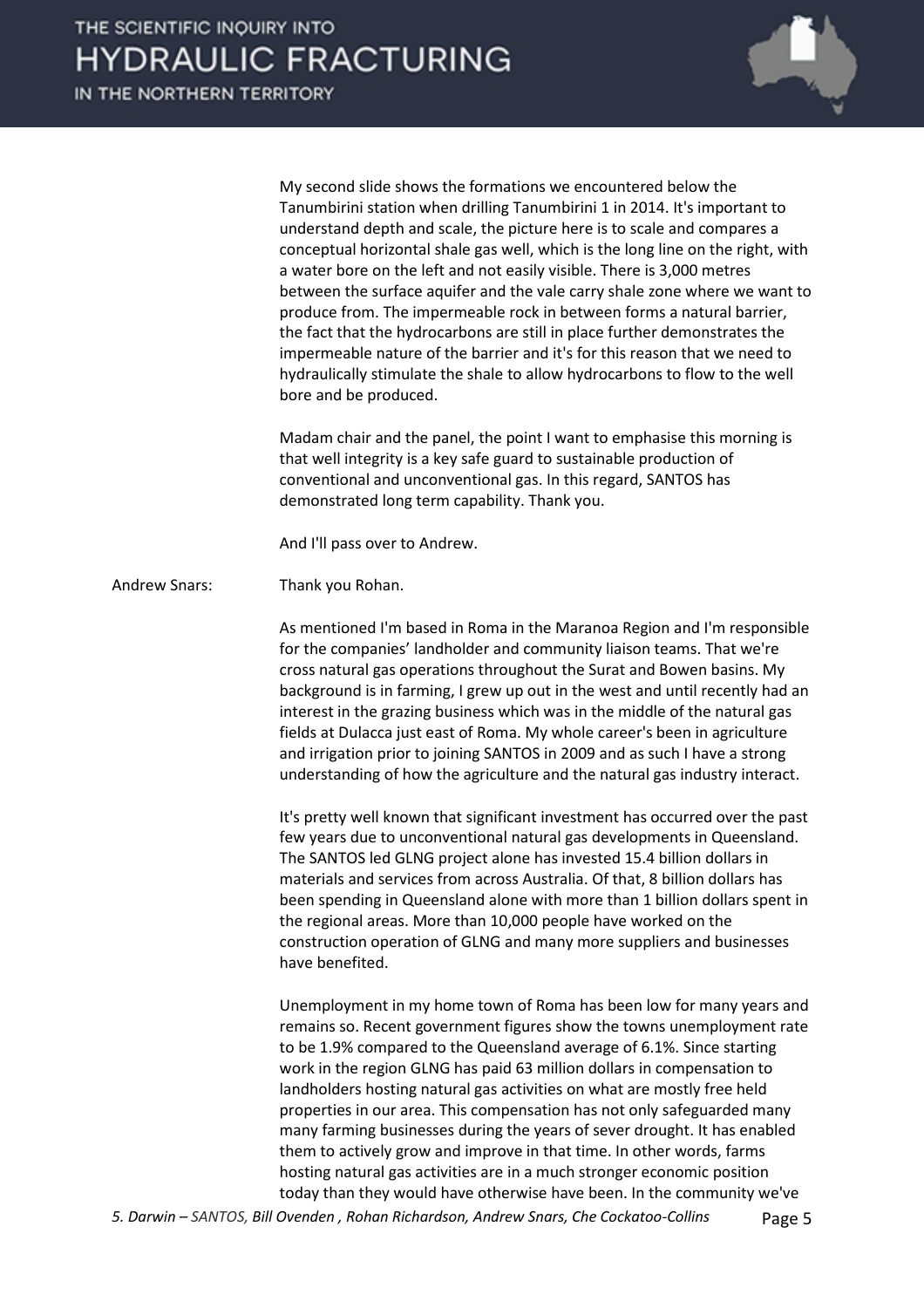

invested 65 million dollars in regional projects and some examples are listed in the slide pack there. We've also invested over 140 million dollars in road upgrades and maintenance to date and this will continue throughout the project.

At SANTOS we believe that any good relationship is built on respect and openness and all of our dealings with landholders are based on this premise. Our landholder liaison team lives locally in Roma and comprised of locals who know the area and the people who live there. They understand the landholder's perspective what it means to run an agriculture business and the impacts that natural gas activities can have. We speak to landholders as early as possible in the process for example we're out there now talking to landholders about activities that aren't scheduled to begin for at least 18 months' time. We take the time to try and understand the unique characteristics of their properties, we look for homesteads, water courses, cultural heritage sites, land ways, cattle yards, and we then adapt our development plans in agreement with the landholder to minimise the impact of the infrastructure, as much as we can.

A good example of our commitment to open a thorough communication is through our ready reckoner, I have copies here which I will provide to the panel following this. The ready reckoner explains every possible activity that could occur through the exploration, development, production, and rehabilitation phases. The results of our approach speak for themselves, as Bill mentioned we have approximately 1,450 land access agreements in place with over 400 landholders in our region to place long term natural gas infrastructure on their properties. That figure is actually over 2,000 when we include agreements for short term activities such as exploration and securing pipeline easements.

When looking more broadly at the community relationships the principles of open and regular communication are just as important. A successful project requires commitment and input from all parties. Natural gas companies, governments, regulators, agriculture groups, community leaders, business leaders, and specialist bodies such as the gas fields commission in Queensland. Before a project begins it's also important to recognise the two distinct phases of activity. You've got the short term construction, and the long term operation and we need to prepare for them accordingly. While there are members of the community that still have questions and concerns about our industry I can say with confidence, based on my personal experience as a grazier who had gas companies working on our property, I can say that the agricultural and natural gas sectors can work together for mutual benefit, and I'm sure that Queensland will continue to provide a positive example to other communities considering hosting natural gas activities including those in the Northern Territory.

Thanks. Che?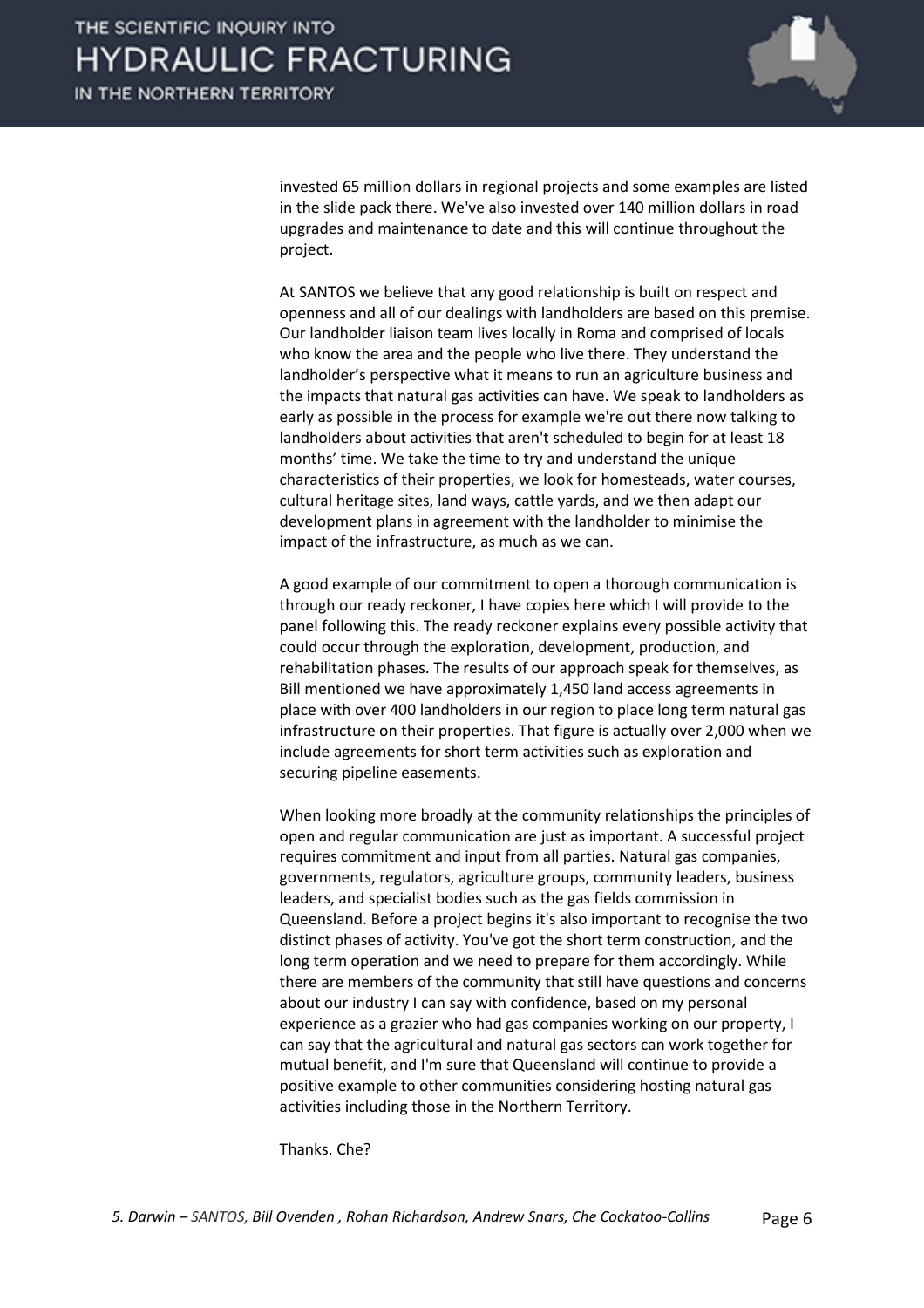IN THE NORTHERN TERRITORY



Che Cockatoo-Collins: To the Larrakeyah, traditional owners, elders, and law people. Yes, my name is Che Cockatoo Collins and I'm the SANTOS advisor for Aboriginal engagement and like Andrew Snars was our pastoralist in Queensland, I'm the person on the ground working and interacting with the traditional owners directly affected and the land councils, the respective land councils. This is heading into my tenth year of the company, let me start with SANTOS's aboriginal engagement policy.

> The Aboriginal engagement policy outlines our organisations commitment to working with Aboriginal peoples, communities in a way that respects aboriginal cultures. This policy has been contributed to and informed by the organisations aboriginal employees, and it is one that we endorse and one that we are very proud of. We are proud of it because its intent is genuine, and importantly it carries the full support and authority of our organisations executive. SANTOS's commitment to positive and proactive engagement with our host communities allows us to deliver mutual benefits to the communities in which we operate, as well as the company.

> Our policy focuses on the elements of native title, cultural heritage, employment and training, enterprise development, community capacity and corporate social responsibility. Our approach is to engage early, and where appropriate use interpreters so communication can also take place in language, and to ensure our aboriginal stakeholders are fully informed and similarly so are we as to understand their concerns and interests. We work closely with traditional owners to identify and protect sacred sites, and other elements of significance for aboriginal people. Our approach is simple, identification, protection, and avoidance, this process ensures that traditional owners are engaged early and are indeed part of the planning of the project. This way we know very early the areas that need to be maintained as exclusion zones or sensitive areas.

> In the McArthur basin all of our activities carry sacred site certification, all of our activities carry sacred site certification from the Aboriginal Areas Protection Authority, otherwise known as AAPA. So AAPA certification is the final approval we seek after carrying out extensive scouting and cultural heritage clearance work with traditional owners, who during these activities are supported by their statutory representative body, the northern land council. SANTOS has negotiated almost 50 agreements relating to cultural heritage, native title, and access to land based on early and fully informed consent without arbitration. We have not and we will not conduct activities until traditional owners have agreed to those activities, and sacred site certification is in place.

The photos on your slides are of a welcome to country given to us by traditional owners of that particular region in a visit to our McArthur basin sites. Traditional owners take very seriously as we are all aware, their responsibility of keeping people safe who are visiting on their land. Welcome to Country has been performed between different groups, so it's not merely a nicety or practise we conduct for non-aboriginal people it's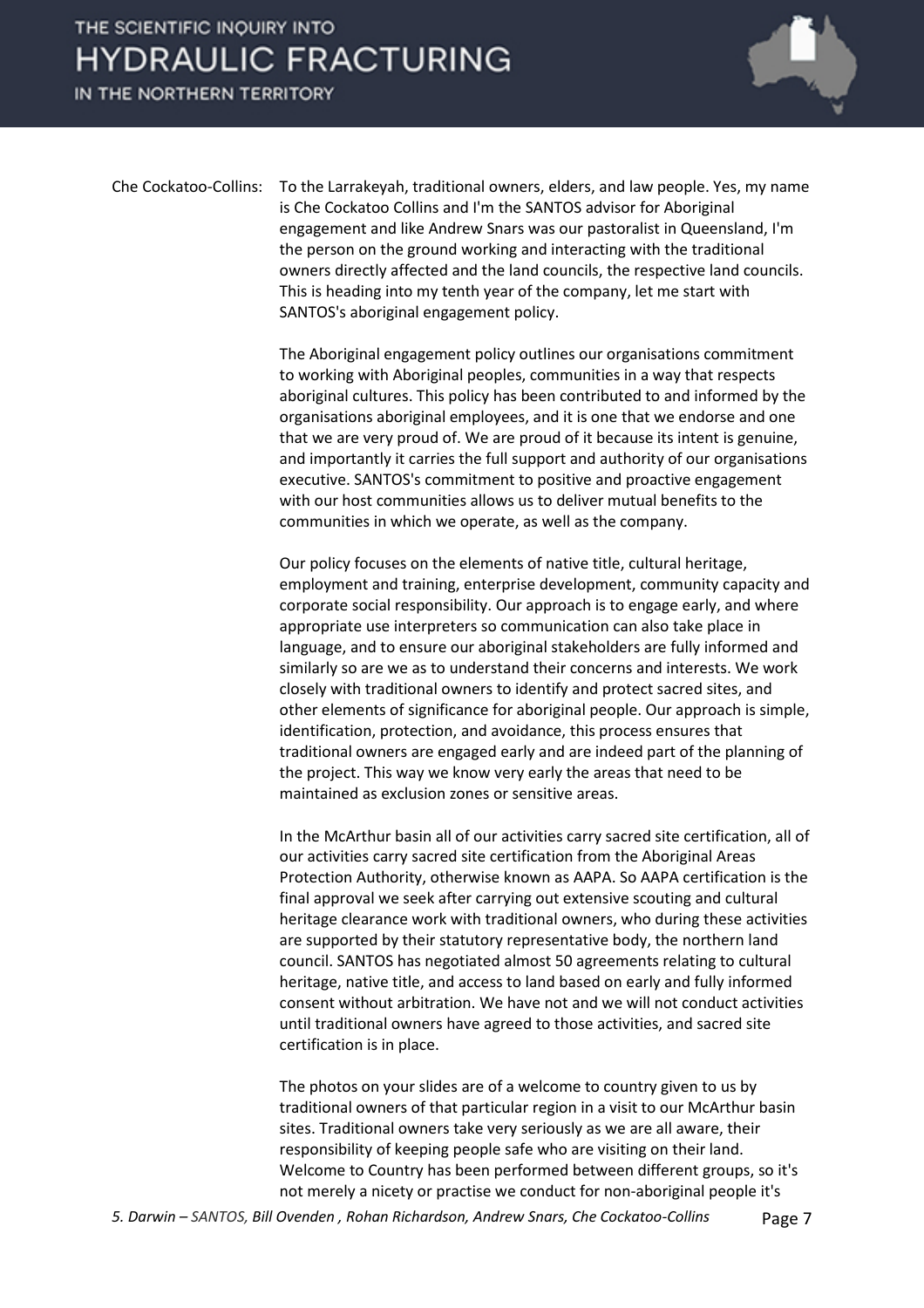

quite a significant practise of importance. The smoking ceremony, which you have in front of you, a couple of slides is about cleansing new visitors of spirits that may have travelled with them the ceremonial so is intended to keep those visitors safe, and for them to understand their responsibility in looking after the land.

When I explain this to my team, the SANTOS team I described it as an akin to a health and safety induction, and that works. In that particular welcome to country we had two of our workers who are on the night shift, that happened during the morning, everybody participated those two guys from Canada wanted to be involved, they wanted to be woken up so they could attend. We take that very seriously and we take that as a compliment for our staff understanding. The purpose of it is for those visitors to be welcomed and for them to return safely to their families. Both SANTOS and origin received welcome to country ceremonies which above all else should demonstrate to outside parties that there are traditional owners where known resources are who have been working in partnership with companies for many years, and who want to continue to work in partnership with industry.

So I make a plea that their rights are as much respected as the rights of those who wish to make an alternative decision. Indeed, it's what past elders, and only a few remaining with us today had fought long and hard for and that is the legislative right to say no, or in this case the right to say yes.

Thank you.

Rachel Pepper: Thank you. Yes, Dr. Jones

Hon. Justice

- Dr. David Jones: I have a question to Mr. Richardson. I know you said the technical details were a lot and you weren't going to talk much about them, but in many ways much of the community concern that we've heard seems to relate to this so called new practice of horizontal drilling, and that somehow that practise of horizontal drilling with fracking is very different in its risk profile to a vertical well situation in a conventional gas field. This is coming out as a really critical issue and maybe you could just elaborate on that issue of perception.
- Rohan Richardson: There's no difference. Technically executing the operation there's difference but from a risk profile zero difference. We have in the last five years, drilled three of five horizontal wells, three of those fracked in shale in the Cooper basin without an issue.
- Dr. David Jones: So there's this much longer pipeline that's involved, probably more multistage fracking involved I guess with the horizontal drilling. There's no increase in the risk profile as a result of the number of fracking stages that need to be done?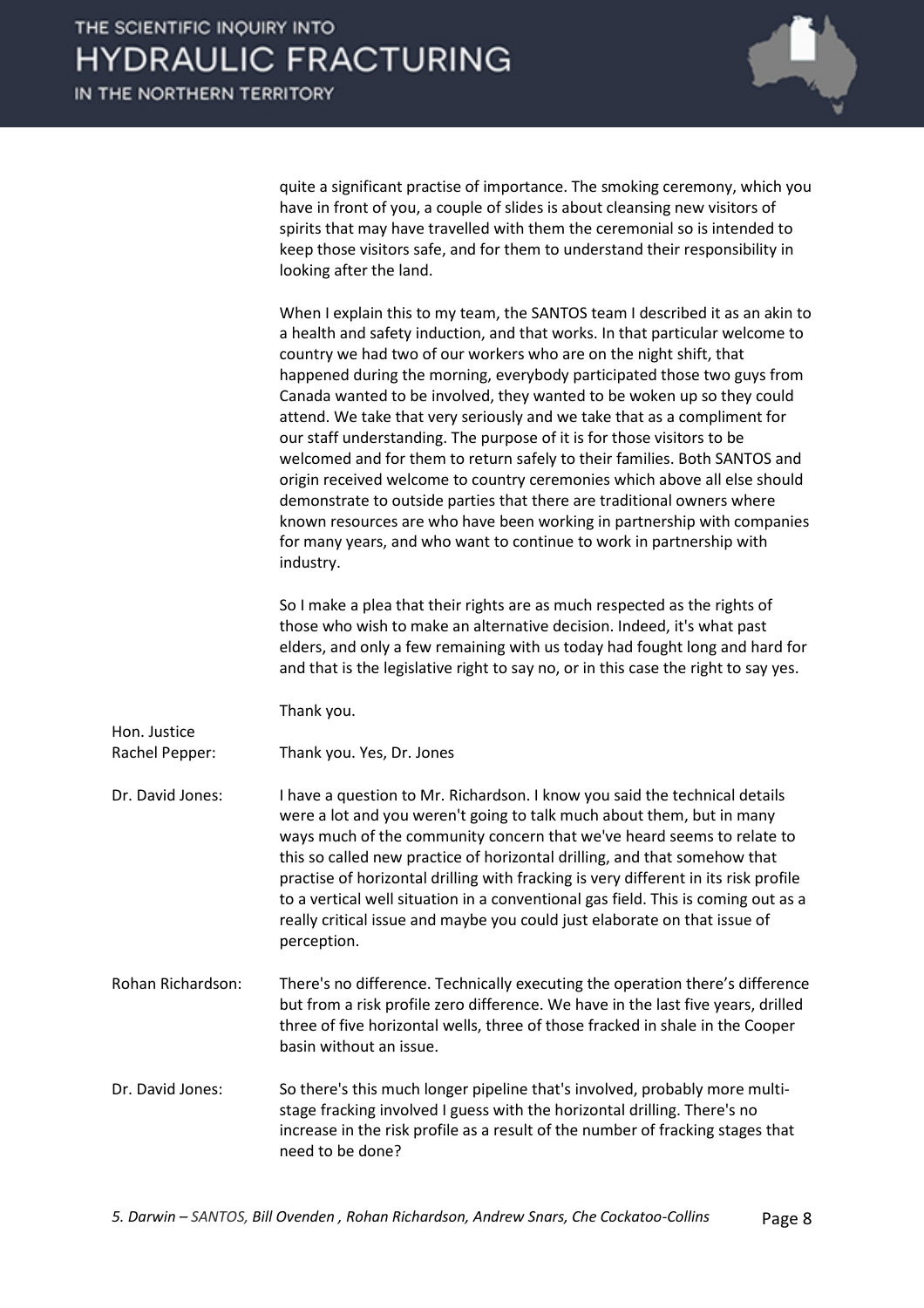IN THE NORTHERN TERRITORY



| Rohan Richardson:     | No. I can't say that there's any increase in the risk profile, from the number<br>of hydraulic stages that are executed.                                                                                                                                                                                                                                                                                                                                                                                                                                                                                                                                                                                                                       |
|-----------------------|------------------------------------------------------------------------------------------------------------------------------------------------------------------------------------------------------------------------------------------------------------------------------------------------------------------------------------------------------------------------------------------------------------------------------------------------------------------------------------------------------------------------------------------------------------------------------------------------------------------------------------------------------------------------------------------------------------------------------------------------|
| Dr. David Jones:      | Second question, relates to management of water and wastes which<br>actually comes back as flow back water, and maybe Mr. Collins could<br>perhaps comment on this. In previous works that I've done I've found that<br>there can be a reluctance from some traditional owner groups, or aboriginal<br>groups to allow waste from their land to be transported elsewhere. Have<br>you detected any of that kind of sensitivity in your discussions?                                                                                                                                                                                                                                                                                            |
| Che Cockatoo-Collins: | No, but I would have no doubt that there would be that concern. What I'd<br>say though in these circumstances, and which I've explained before  we're<br>talking about a particular group or lands trust which are made up of several<br>family groups so if I'm talking to Professor Priestly about our activities and<br>our activities impact directly on you and a portion of Dr. Becks than what we<br>find are people in different communities talking, who are not directly<br>affected wanting to know more. We understand that, but legislative<br>requirements under the acts tell us that we are only to talk to the relevant<br>people, the relevant people who are being impacted on our activities, and<br>we're okay with that. |
| Che Cockatoo-Collins: | Did that answer your question?                                                                                                                                                                                                                                                                                                                                                                                                                                                                                                                                                                                                                                                                                                                 |
| Dr. David Jones:      | One example could be for example if you produce a certain amount of waste<br>water which needs to be managed free or handled and the treatment facility<br>is on another groups country, how would you handle that?                                                                                                                                                                                                                                                                                                                                                                                                                                                                                                                            |
| <b>Bill Ovenden:</b>  | Tanumbirini was certainly on another groups country because we had to<br>truck our drilling fluids, our mud system back to South Australia, funnily<br>enough, which seems almost incredible. We are looking at certainly<br>investigating the option around recycling water, recycling drilling fluids, in<br>fact we're doing that in our operations in the Cooper basin at the moment.<br>It's certainly one of the avenues that we're looking at because it's a<br>relatively straightforward process now to recycle drilling fluids and use them<br>again and again. Ultimately we will comply with the regulatory impositions.                                                                                                           |
| Hon. Justice          |                                                                                                                                                                                                                                                                                                                                                                                                                                                                                                                                                                                                                                                                                                                                                |
| Rachel Pepper:        | Dr. Beck, sorry professor, try that again. Professor Hart, and then Dr. Beck.                                                                                                                                                                                                                                                                                                                                                                                                                                                                                                                                                                                                                                                                  |
| Prof. Barry Hart AM:  | I'm seeking from you a little bit more clarity about the land footprint of the<br>industry. We've got no clarity at the moment, so we've got situations where<br>people are saying, it'll just be like in the US, thousands of wells all over the<br>place. We had another suggestion that it was going to be a few, what's<br>SANTOS's view as to where it might end up in 20 - 30 years? Crystal ball?                                                                                                                                                                                                                                                                                                                                       |
| <b>Bill Ovenden:</b>  | Yeah, okay, and it's never straight forward but if I go back to a slide Naomi<br>put up where she mentioned there might be 18,000 wells in the Amadeus<br>basin tacking an unconventional gas resource. In the Amadeus we're looking<br>at as I mentioned conventional prospects so not unconventional plays and<br>we would be targeting prospects that might be in the order of 200 sq.                                                                                                                                                                                                                                                                                                                                                      |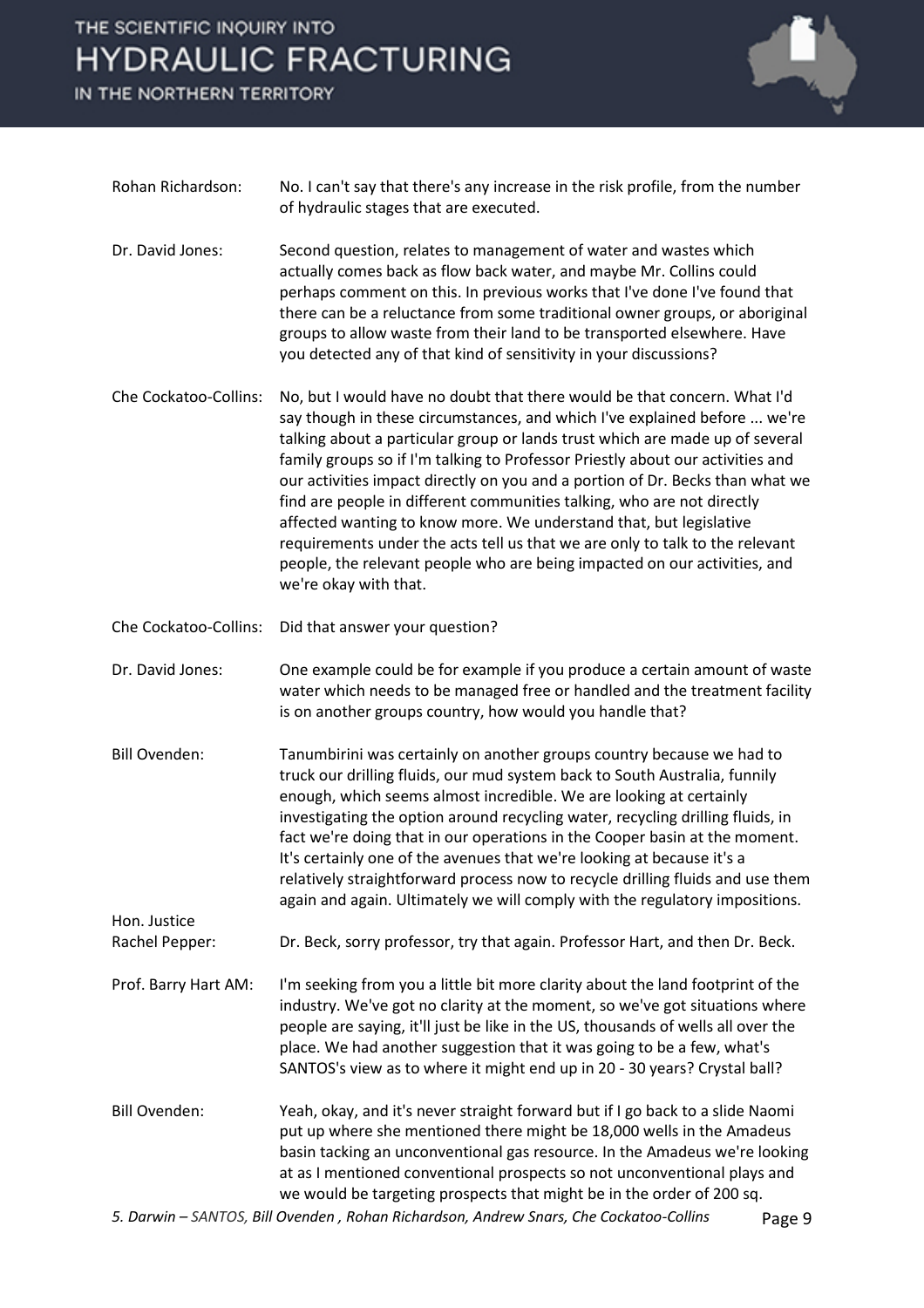

Kilometres in terms of their subsurface aerial extent. We might over that 200 sq kilometre area, if we're lucky enough to be able to produce viable hydrocarbons from that field and we have a discovery, we might develop that field with something in the region of 50 to maybe even 200 wells.

That's what it might look like in the Amadeus, actually I always get hammered for saying Amadeus, I know it's Amadeus but it's just something that's been with me all my life I think.

Prof. Barry Hart AM: You are a Queenslander.

Bill Ovenden: I am. In the unconventional play one of the graphics we put in front of you shows our area of interest. It shows EP161 and it shows a pink area which would be our estimated extent of what might be viable and we're a long way from that as I've mentioned but what might be viable in the McArthur basin in terms of a subsurface target area. It doesn't look like much there, it's about 1800 square kilometres.

> Our modelling at the moment, and it's all about the ability to evacuate molecules, and what we might get from an individual well bore, but if we're modelling something in the range of 3-4 terajoules a day coming from an individual frack well bore. A single horizontal section in a frack well bore, and our objective would be to take 300 terajoules a day to Queensland, for example, or to Darwin. Then we would require on average about 100 wells to do so, or 100 intersections of the reservoir to do so. As Naomi pointed out the technology now, in her octopus graphic I think she called it. We have the capability now to drill many horizontal sections from a single well pad, and reduce the surface footprint. If we've got 10 producing well bores on a single pad, then Barry we might have ... and we need 100 wells to produce 300 million cubic fields, 300 terajoules a day the maths are fairly straightforward.

- Prof. Barry Hart AM: And what's the...
- Bill Ovenden: 10 well pads. Yeah, and you guys have seen what a well pad footprint looks like.
- Prof. Barry Hart AM: What's the overall area we're talking about, your pink area?
- Bill Ovenden: The overall pink area which is ... actually has a phenomenal amount of entrain gas associated with it in place is 1,800 sq. Kilometres.

Prof. Barry Hart AM: Thank you.

Bill Ovenden: Approximately.

Hon. Justice

Rachel Pepper: Yes, thank you. Dr. Beck.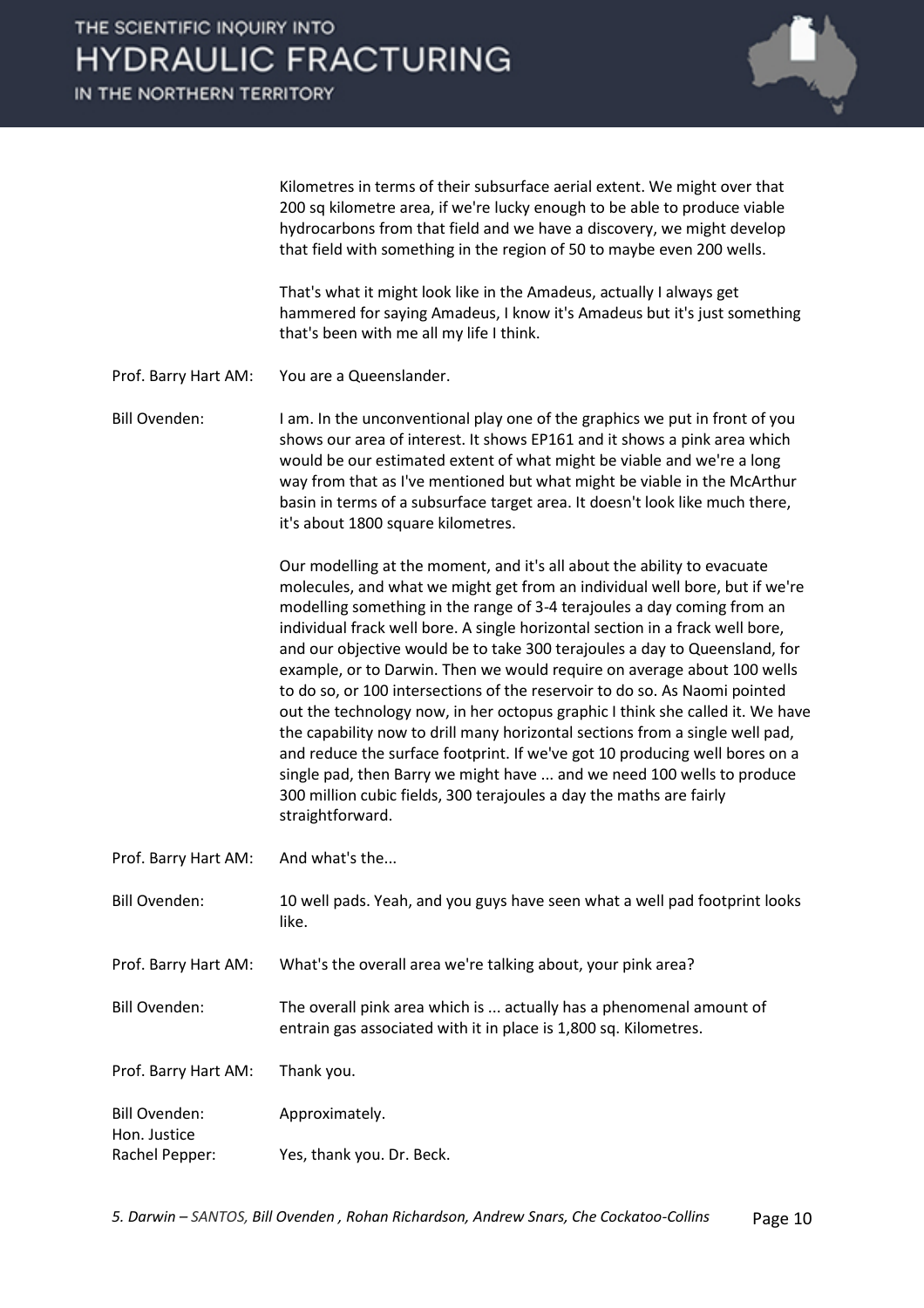IN THE NORTHERN TERRITORY



| Dr. Vaughan Beck:    | I think I've got two questions; one is a follow up question. The 300 terajoules<br>per day, is that the estimate for the SANTOS production?                                                                                                                                                                                                                                                                                                                                                                                                                                                                                                                                                                                                                                                                                                                                                                                                      |
|----------------------|--------------------------------------------------------------------------------------------------------------------------------------------------------------------------------------------------------------------------------------------------------------------------------------------------------------------------------------------------------------------------------------------------------------------------------------------------------------------------------------------------------------------------------------------------------------------------------------------------------------------------------------------------------------------------------------------------------------------------------------------------------------------------------------------------------------------------------------------------------------------------------------------------------------------------------------------------|
| <b>Bill Ovenden:</b> | Yes. That's the sort of volume that we would be targeting over the next<br>depending on how things pan out, over the next seven or eight years. To be<br>moving to a facility that might receive that gas.                                                                                                                                                                                                                                                                                                                                                                                                                                                                                                                                                                                                                                                                                                                                       |
| Dr. Vaughan Beck:    | I don't have at hand, but Deloittes have done a report on the Billaboo basin,<br>I'd be interested to get some commentary from SANTOS on the estimates<br>that might be in the Deloitte report versus what you are expecting to<br>produce.                                                                                                                                                                                                                                                                                                                                                                                                                                                                                                                                                                                                                                                                                                      |
| <b>Bill Ovenden:</b> | What I'll offer there is a submission of, I mean the Deloitte's report doesn't<br>perhaps have our detailed understanding of what we think is emerging, so<br>there will be variances both in the number of wells and what might be<br>required or supported and ultimately also in what they deem to be the<br>economic benefit. We'll be making that a pretty intimate part of our<br>submission to the inquiry.                                                                                                                                                                                                                                                                                                                                                                                                                                                                                                                               |
| Dr. Vaughan Beck:    | Good, that's excellent. Thank you very much for that.                                                                                                                                                                                                                                                                                                                                                                                                                                                                                                                                                                                                                                                                                                                                                                                                                                                                                            |
|                      | Question to Mr. Richardson.                                                                                                                                                                                                                                                                                                                                                                                                                                                                                                                                                                                                                                                                                                                                                                                                                                                                                                                      |
| Rohan Richardson:    | Yes.                                                                                                                                                                                                                                                                                                                                                                                                                                                                                                                                                                                                                                                                                                                                                                                                                                                                                                                                             |
| Dr. Vaughan Beck:    | You mentioned about a properly constructed well will isolate aquifers, so we<br>understand that a properly constructed well will do that, but we have<br>evidence from the United States most recently via the USA EPA report on<br>hydraulic fracturing and the impacts upon drinking water that failures do<br>occur and they've documented some of those failures. What we are looking<br>for is whether we have to rely on the evidence that is coming from the<br>United States, and whether there is any equivalent evidence in Australia and<br>I just acknowledge that I've asked the same question of Origin Energy this<br>particular issue. We're looking toward obtaining data which is relevant to<br>Australia and secondly any commentary that SANTOS may wish to make in<br>respect of the USA EPA report that was just recently published on the<br>failures of wells and contamination of drinking water in the United States. |
| Rohan Richardson:    | Okay so address the first question. We have, like Bill said, over 4,000 wells in<br>the Cooper basin, 1500 independent frack jobs and not one primary barrier<br>has ever failed throughout pumping a fracture stimulation job. To my<br>knowledge we have not had a primary barrier failure onshore Australia<br>through fracture stimulation when executing the job.                                                                                                                                                                                                                                                                                                                                                                                                                                                                                                                                                                           |
| Dr. Vaughan Beck:    | So you'll document that in your                                                                                                                                                                                                                                                                                                                                                                                                                                                                                                                                                                                                                                                                                                                                                                                                                                                                                                                  |
|                      |                                                                                                                                                                                                                                                                                                                                                                                                                                                                                                                                                                                                                                                                                                                                                                                                                                                                                                                                                  |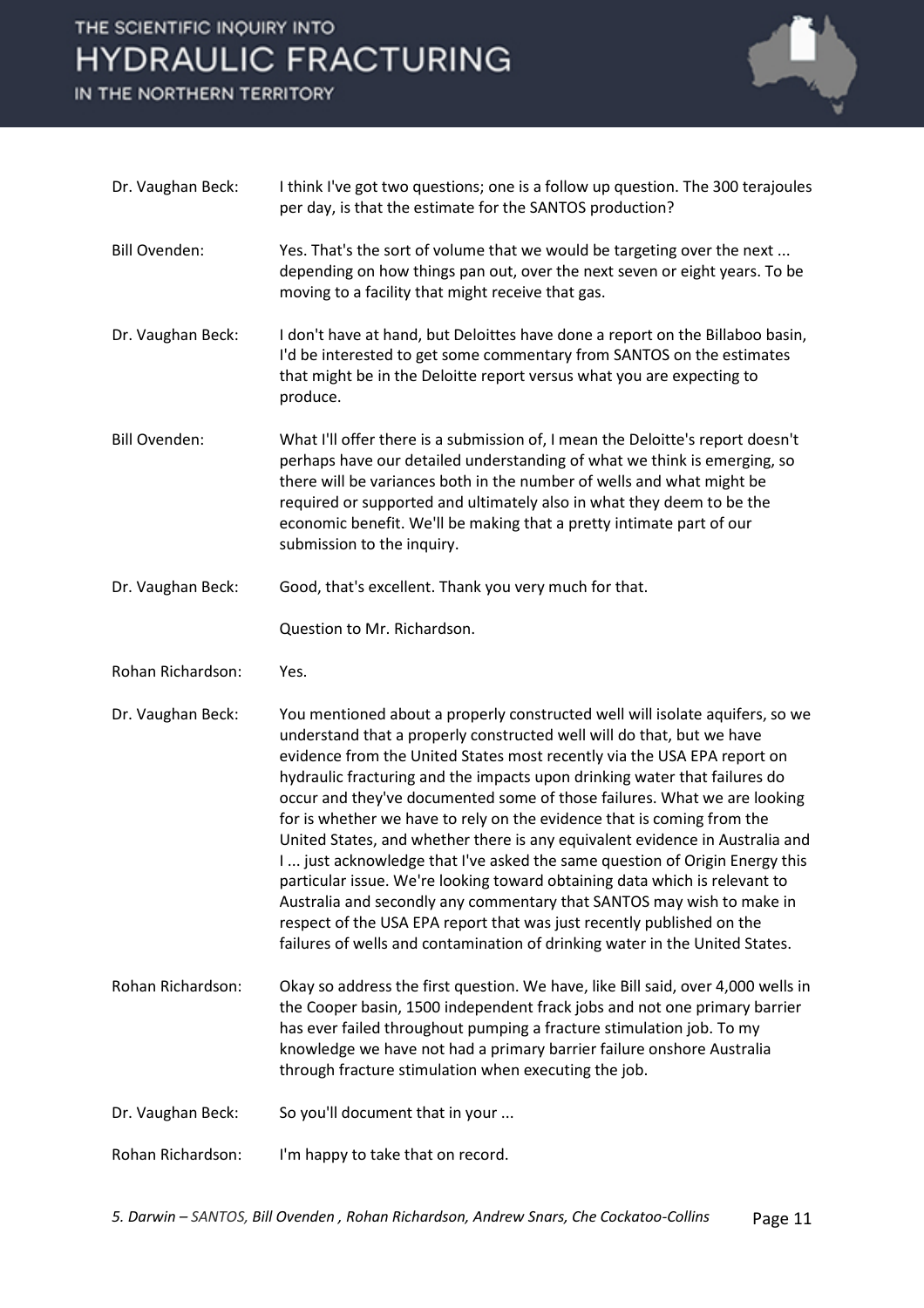IN THE NORTHERN TERRITORY

| <b>SCIENTIFIC INQUIRY INTO</b><br>YDRAULIC FRACTURING<br>HE NORTHERN TERRITORY |                                                                                                                                                                                                                                                                                                                                                                                                                                                                                                                                                                                                                                    |  |
|--------------------------------------------------------------------------------|------------------------------------------------------------------------------------------------------------------------------------------------------------------------------------------------------------------------------------------------------------------------------------------------------------------------------------------------------------------------------------------------------------------------------------------------------------------------------------------------------------------------------------------------------------------------------------------------------------------------------------|--|
| Dr. Vaughan Beck:                                                              | Thank you.                                                                                                                                                                                                                                                                                                                                                                                                                                                                                                                                                                                                                         |  |
| Hon. Justice<br>Rachel Pepper:                                                 | Thank you, yes.                                                                                                                                                                                                                                                                                                                                                                                                                                                                                                                                                                                                                    |  |
| Dr. Vaughan Beck:                                                              | Can I just follow up? We do have evidence of these failures in the United<br>States so I invite SANTOS if they wish to, to provide commentary on that<br>data.                                                                                                                                                                                                                                                                                                                                                                                                                                                                     |  |
| Rohan Richardson:                                                              | So I'm not across that data, what I can state is that from fracture stimulation<br>through the next 20 years of producing the well or the well life, we have<br>maintenance programmes in place routinely every year to confirm and<br>reassure ourselves of the original design as still in place. Through the<br>shallower formations where we have aquifers present we have two barriers<br>in place. Should the primary barrier for any reason not be in the same<br>integrity or state that we originally set that well in place, we would go in<br>there and intervene and restore that to original condition of the design. |  |
|                                                                                | The total primary barrier failures in the Cooper is less than half a percent<br>and there has, to my knowledge been no secondary or environmental<br>impact as a result of well integrity in the Cooper basin.                                                                                                                                                                                                                                                                                                                                                                                                                     |  |
| Dr. Vaughan Beck:                                                              | Can I just follow up, how do you know whether there has been a primary<br>failure, and then what's the method of detection?                                                                                                                                                                                                                                                                                                                                                                                                                                                                                                        |  |
| Rohan Richardson:                                                              | It's a good question. Primary barrier we can tell from the annulus, or the<br>surface casing void, so if pressure is going from your primary casing string to<br>the secondary, pressure is immediately detected and again our asset<br>integrity monitoring system will pick that up immediately and allow us to<br>restore the condition of the well back to original design. We can also                                                                                                                                                                                                                                        |  |

restore the condition intervene on the inside of the pipe with various pressure testing and logging tools to determine the status of the pipe throughout its well life, and that includes wall thickness and any other deterioration that may occur.

Dr. Vaughan Beck: Thank you, so if you could put some of that information to us in your submission.

Rohan Richardson: We'll include that in our submission.

Dr. Vaughan Beck: Thank you very much.

Rachel Pepper: Yes, Ms. Coram.

Hon. Justice

Ms. Jane Coram: Well thank you, that was pretty much my question, but I'll try another one. You made the comment that whilst you're still in an exploratory phase you believe these Amadeus, and McArthur basins are highly prospective. You cited the possible benefits for Territorians and Australians, but the feedback that we've received in the course of this week has been very strongly that there's a concern that the benefits are actually not for Territorians and that the gas supplies will be exported overseas. How confident are you that